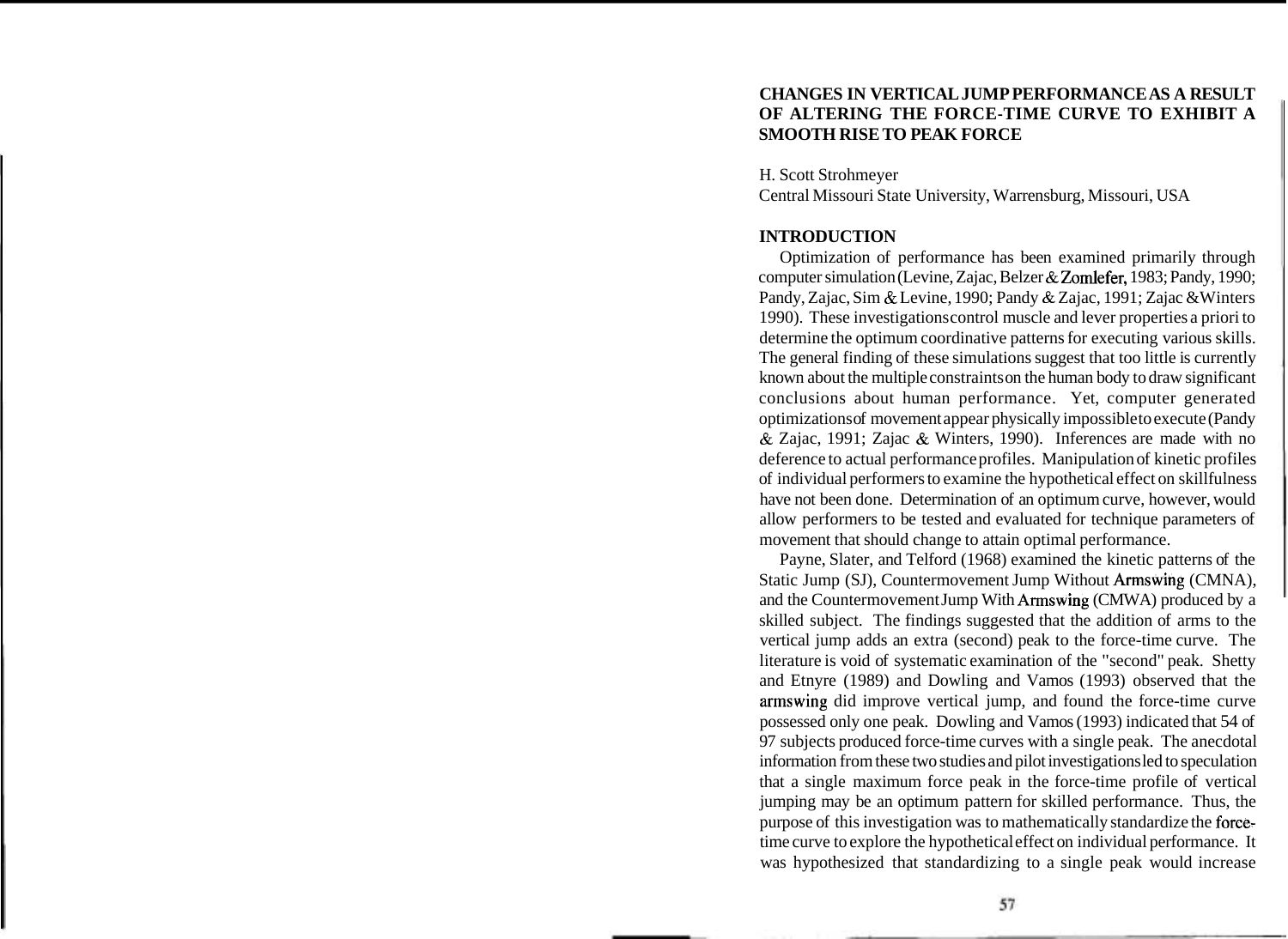skillfulness whether determined by Effective Integration scores or vertical jump height for performers exhibiting multiple peaks in the force-time curve (see Figure 1).



original force-time profile. 1

# **METHODS**

Vertical ground reaction forces during the jumps were collected for 51 subjects. All subjects had 2-10 years experience in jumping intensive sports (e.g., volleyball, basketball, etc.). All subjects were in good health with no recent history of ankle, leg, knee, thigh, hip, back, or shoulder injury. Forcetime data were acquired using a Kistler Force Platform (type 9281B) interfaced with a Kistler 9861A electronic unit that scaled the data and stored it in a Macintosh I1 computer. A purpose-made electrogoniometer interfaced with an IBM DACA AID board connected to an American XT 286 computer was used to control crouch depth for SJ. Subjects performed multiple repetitions of maximal vertical jumps under the Countermovement Jumps with Armswing (CMWA) and Static Jump (SJ) conditions. To determine effective integration scores for vertical jumping, it was necessary for the subjects to execute three trials each of the two types of jump. The first was a CMWA jump. The second type of jump was the SJ. The subjects executed the SJ from a crouch position with hands placed on the hips. The subject maintained a stationary crouch position for 4 seconds before the "go" command was given. A time delay in the crouch allowed for the depletion of any stored elastic energy left in the muscles as a result of stretch (Wilson, Elliott & Wood, 1991) . Trials were repeated if an unloading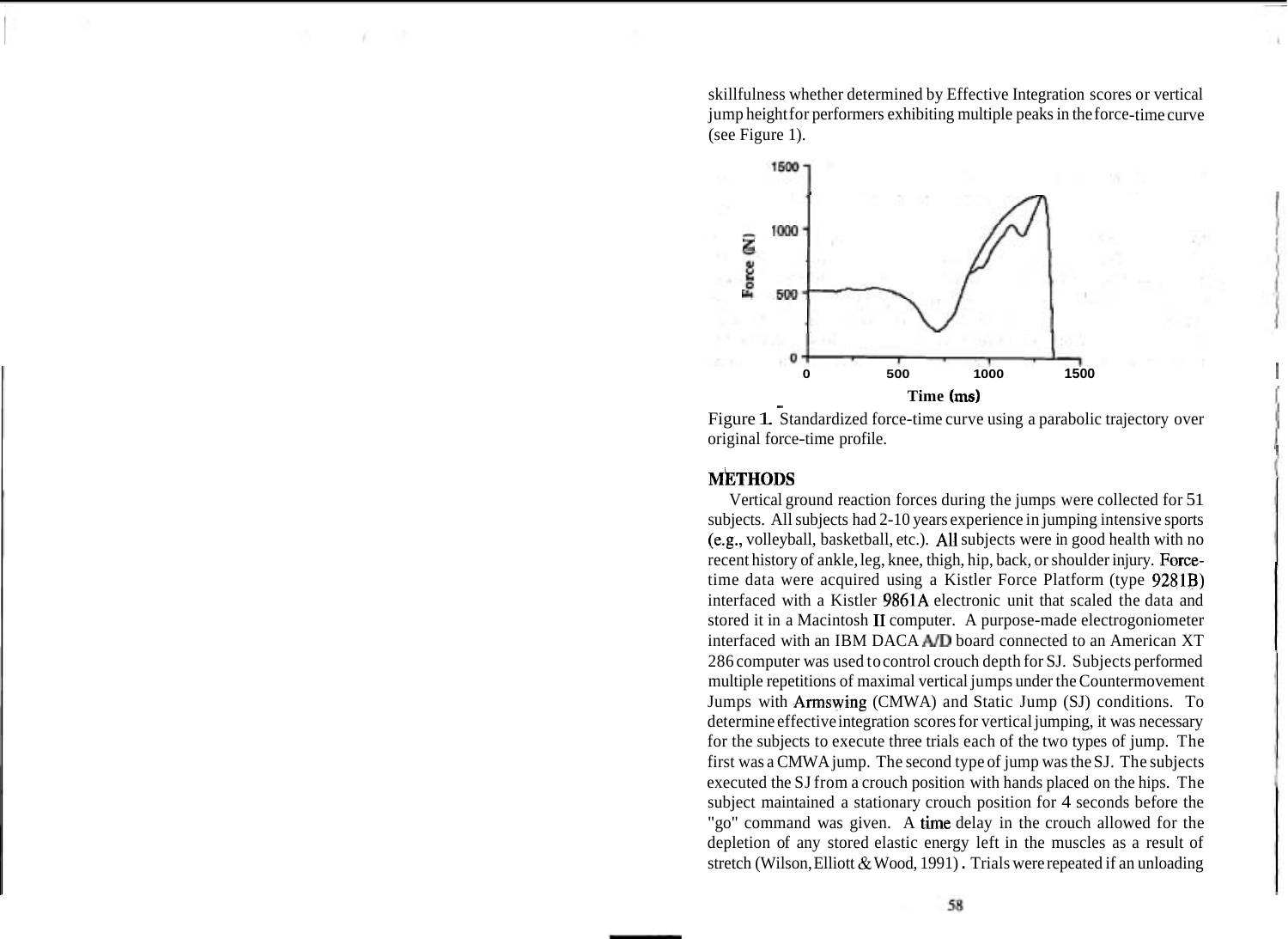phase occurred before pushing out of the crouch position. The vertical force data were smoothed using a quintic spline.

Biomechanical variables were obtained from the smoothed vertical ground reaction force data. Each variable was related to the kinetic characteristics of the center of mass (COM) of the subject (see Figure 2). Variables used were: (a) minimum force (Frnin) applied to the force platform during the unloading phase of the countermovement; (b) maximum force (Fmax) applied to the force platform; (c) maximum positive slope of force ( y ) between the times of minimum force and maximum force applications; (d) average slope from minimum force to maximum force  $(\bar{y})$ ; (e) force at the low point of the center of mass  $(\downarrow F)$ ; (f) shape factor of the major positive impulse phase **(A** ) (i.e., the shape factor is a ratio of the area of the positive impulse to the area of a rectangle bounded by Fmax vertically and the duration of the time interval for the positive impulse); (g) ratio of negative impulse to positive impulse  $(R)$ ;  $(h)$  time for the major negative impulse phase (tl); (i) time from the low point of the COM to maximum force  $(t2)$ ; (i) time for the positive impulse  $(t3)$ ; (k) time from Fmax to takeoff (t4); and (1) time of eccentric contraction **(t5).** 



**Figure** 2. Biomechanical variables.

Standardization of the force curve occurred if there were two or more distinct peaks or if the positive slope of the force curve deviated by more than 5% before approaching a single peak. To "standardize" the force curve, one-half of a parabola was used. The parabola took the form of: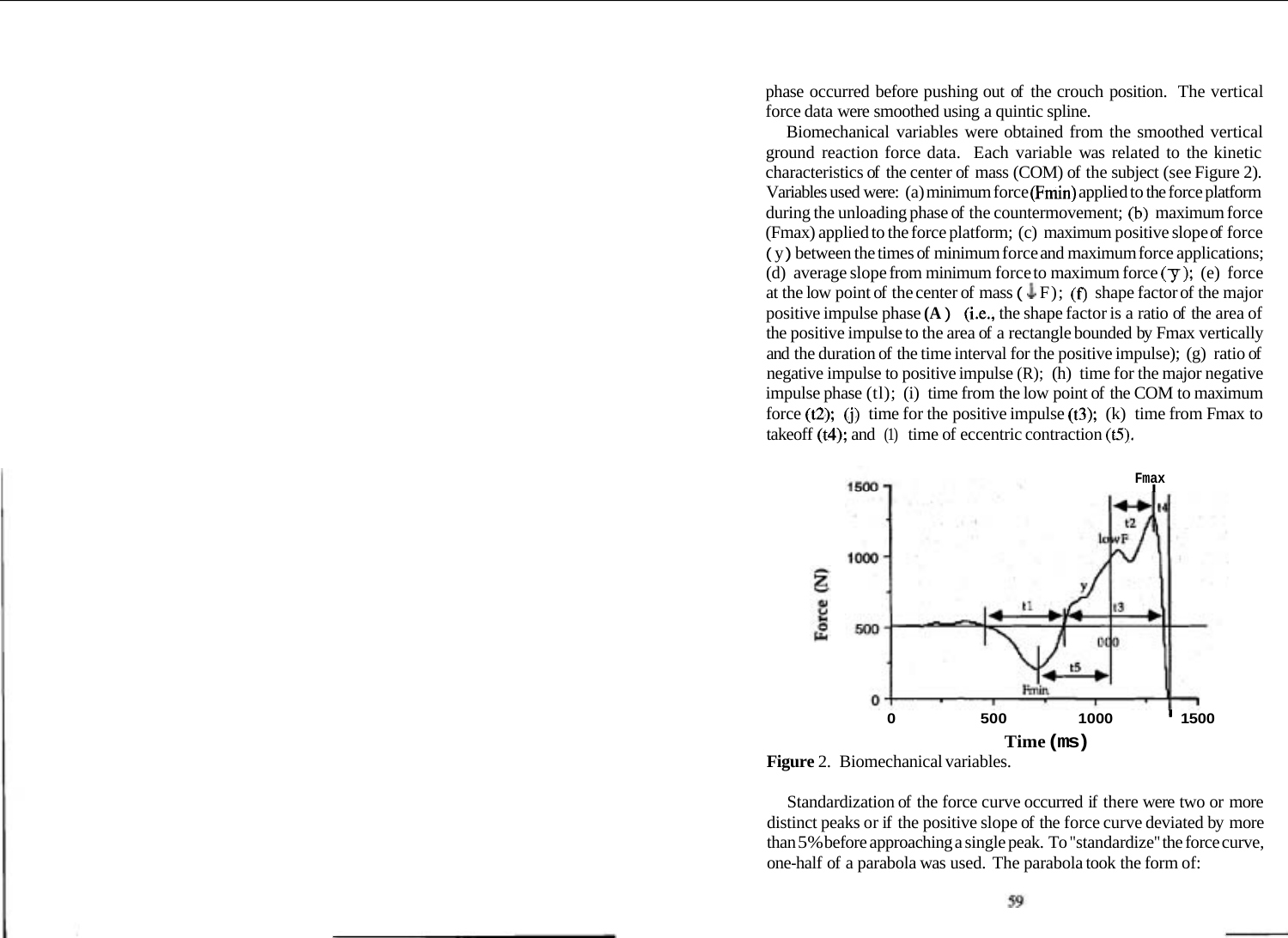$f(x) = a(x - h)^2 + k$ , where the axis for the parabola was the vertical line  $x =$  time, h = time of maximum force application, the vertex lies at the point  $(h,k)$ ,  $k =$  magnitude of maximum force application, and a  $\leq 0$ . This formula created a smooth trajectory for the force curve. The parabola ended at Fmax. Maximum force applied to the force platform  $\overline{w}$  as not altered. The decision not to alter Fmax was based upon the assumption that all individuals executed maximum effort vertical jumps in the original data acquisition. Forty-three of 51 trials were standardized. The remainder of the analysis examined the changes in the relationships of kinetic and temporal characteristics that occurred as a result of the standardization procedure. All standardized and unaltered trials were analyzed (n=51).

#### **RESULTS**

Performance measures for all individuals whose original data were standardized increased significantly. Non-standardized and standardized means and standard deviations for the dependent measures are reported in Table 1. Significant performance differences ( $p<0.01$ ) were found between the non-standardized and standardized means ( $F_{1,50} = 23.47$  for EIS,

 $\mathbf{F}_{1,50} = 14.05$  for vertical jump height) for the variables indicated in Table 1. Although performance measures for all individuals whose original data were standardized increased significantly, only four independent variables changed significantly as a result of forcing a smooth rise to peak force. These variables were: (a)  $\overline{\downarrow}$  F; (b) A; (c) R; and (d) t2. Table 1 reported non-standardized and standardized means and standard deviations for the independent measures influenced by standardization. A significant difference ( $p<0.01$ ) was found between the non-standardized and standardized means ( $\mathbf{F}_{1,50} = 29.23$  for  $\downarrow \mathbf{F}, \mathbf{F}_{1,50} = 48.30$  for A,  $F_{1,50}$  = 26.39 for R, and  $F_{1,50}$  = 8.72 for t2).

The main common free most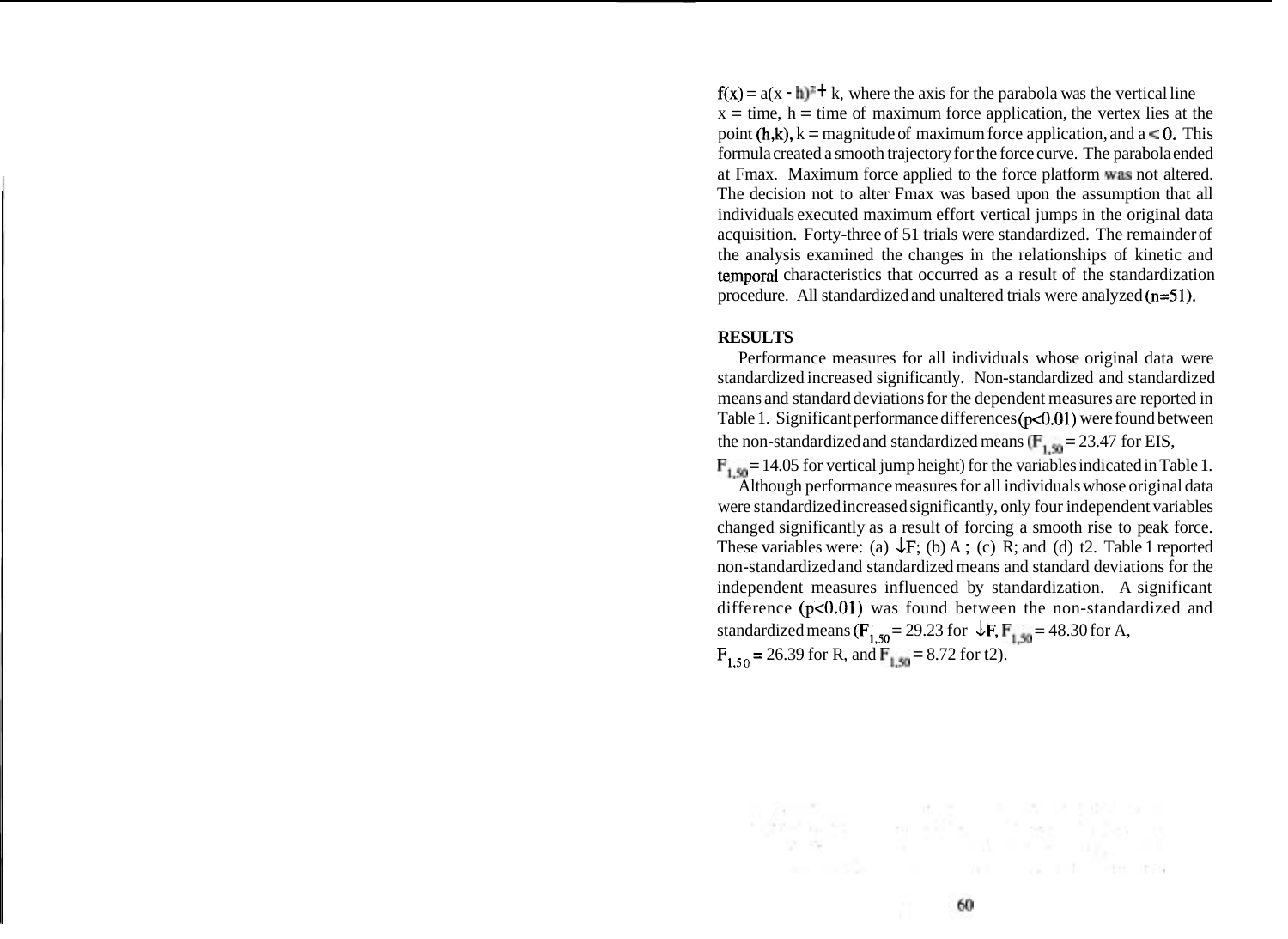| Variable           | Nonstandardized Mean<br>(SD) |         | <b>Standardized</b><br>Mean (SD) |         |
|--------------------|------------------------------|---------|----------------------------------|---------|
| Fmin               | 0.45 BW                      | (0.22)  | 0.45BW                           | (0.22)  |
| Fmax               | 2.59BW                       | (0.45)  | 2.59BW                           | (0.45)  |
|                    | 16.86BW/s                    | 10.96   | 16.52BW/s                        | 11.01   |
|                    | 5.35BW/s                     | (2.59)  | 5.35BW/s                         | (2.59)  |
| ŀΕ                 | 2.15BW                       | (0.47)  | 2.22BW**                         | (0.44)  |
| Α                  | 0.38                         | (0.07)  | $0.42***$                        | (0.04)  |
| R                  | $-0.27$                      | (0.07)  | $-0.24**$                        | (0.06)  |
|                    | 0.40s                        | (0.16)  | 0.40s                            | (0.16)  |
| t2 (               | 0.14s                        | (0.09)  | $0.15s**$                        | (0.09)  |
| t3                 | 0.42s                        | (0.08)  | 0.42s                            | (0.08)  |
| t4                 | 0.17s                        | (0.09)  | 0.17s                            | (0.09)  |
| t5                 | 0.30 <sub>S</sub>            | (0.10)  | 0.29s                            | (0.09)  |
| <b>EISymax</b>     | 18.96%                       | (11.26) | 40.43%**                         | (36.54) |
| <b>Jump Height</b> | 33.66cm                      | (10.41) | 50.08cm**                        | (33.81) |

Table 1. Means and Standard deviations of nonstandardized and standardized data for all subjects. (n=51)

## **DISCUSSION**

A significant main effect on skillfulness was found as a result of standardization of the force-time curve. This finding suggests that a smooth rise to peak force maintains positive acceleration in the system and allows the velocity of the system to maintain a consistent rise to peak. Standardization increased the force applied to the force platform at the low point of the body's center of mass. This finding would suggest that unsmooth rises to peak force or double peaks dissipate the force of the system during the eccentric phase of the vertical jump. The human musculoskeletal system can handle greater forces during eccentric contraction than during concentric contraction. Thus, subjects whose initial performances were altered were not getting the full benefit of the eccentric load imposed by countermovement. Smooth rises to peak force may allow performers to load the muscle more effectively prior to concentric impetus. Shape factor of the positive impulse also increased significantly as a result of standardization. A **1:l** ratio between perfect (rectangular) impulse and exhibited impulse is physically impossible as all muscle contractions need time to develop force. However, a smooth rise to peak force more closely approximates the ideal impulse by providing greater area under the curve than unsmooth or dual peaked curves. The negative/positive impulse ratio decreased as a result of the positive impulse becoming larger. Although a certain amount of negative impulse appears necessary, larger amounts of negative impulse are unnecessary for increased skillfulness. Time between the low point of the body's center of mass and the maximum application of